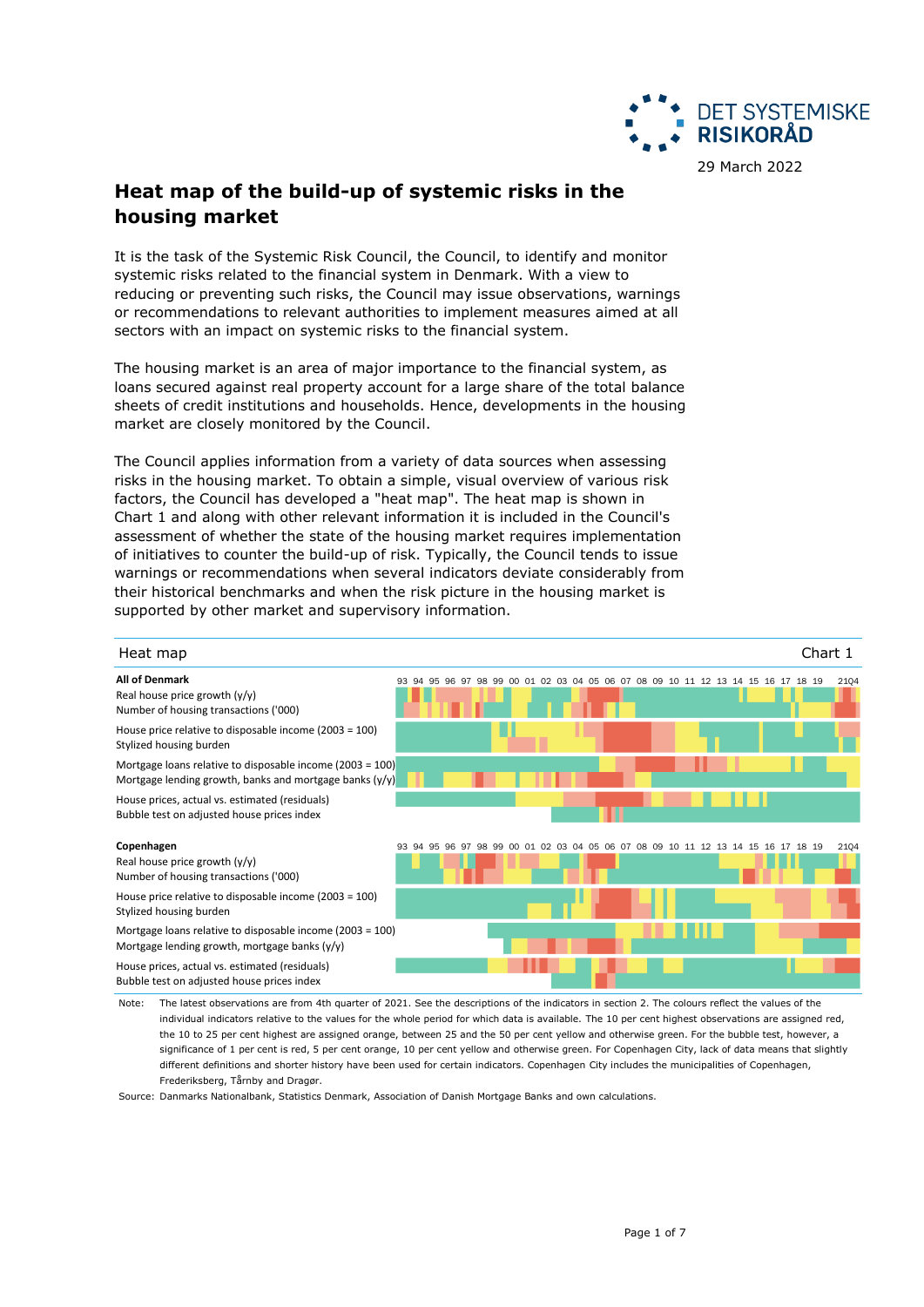The Council has a number of instruments at its disposal that may affect different aspects of the housing market. For a review of potential instruments, see the Council's discussion paper on the real estate market.<sup>1</sup>

## **1. Description of the heat map**

The heat map contains quarterly observations for Denmark overall and for Copenhagen City viewed in isolation. Copenhagen has been selected because both Danish and international analyses have shown that developments in capital cities tend to ripple through to the rest of the country with a lag. $2$  So if developments in Copenhagen show a tendency for risks to build up, this could be an early indicator of the build-up of more general risks if they spread to other cities and areas in Denmark.

The heat map has four dimensions, each with two indicators. In that way, it is ensured that the visual overview is not blurred by overlapping indicators. The intuition behind the choice of dimensions and indicators is described in section 2. The four dimensions are:

- 1. Activity in the housing market
- 2. Debt servicing
- 3. Housing credit
- 4. Empirical models

Data from 1993 onwards is used, with data being added as it becomes available. 1993 has been selected as the baseline year as this is the first year with sufficient data for Copenhagen City. The baseline year will remain the same as new observations are added.

Each observation is assigned a colour, reflecting the value of that quarter relative to all observations for the indicator in question – the more extreme the observation, the warmer the colour on the heat map. The colour of each observation depends on both historical and future observations. Each observation may change colour over time as new data points are added. Note that the colours refer to the *build-up* of risk. When risks *materialise* in the form of e.g. plummeting house prices, the heat map often turns green.

The heat map has an inherent tendency to underestimate current risks, cf. also the sensitivity calculations in Appendix 1. For example, the extreme levels for several indicators around the mid- and late 2000s entail that subsequent high values for these indicators are not displayed as alarmingly high. This is because the heat map always has only 10 per cent critical observations (red), which are basically "reserved" for the extreme observations in connection with the financial crisis. For the heat map to turn yellow, orange or red in Copenhagen City, annual house price rises of 9, 14 or 20 per cent, respectively, are required. For Denmark overall, the corresponding figures are 3, 8 and 11 per cent. Conversely, an indicator that fluctuates only little over time and hence reaches a critical level relatively seldom will be "forced" to turn red for 10 per cent of the observations. This can result in false danger signals.

# **2. Choice of indicators**

ł

The choice of main indicators for the heat map was based on several considerations. Besides a relevance criterion, it was important that data for each indicator was available sufficiently far back in time and that data is published on a quarterly basis and with a relatively small lag. The Council also includes supplementary indicators that do not meet the data criterion in its assessment of the housing market.

<sup>1</sup> http://risikoraad.dk/in-english/statements-issued/initiatives-targeted-at-the-real-estate-market/

<sup>2</sup> See e.g. Danmarks Nationalbank, *Monetary Review 2016, 4th Quarter*.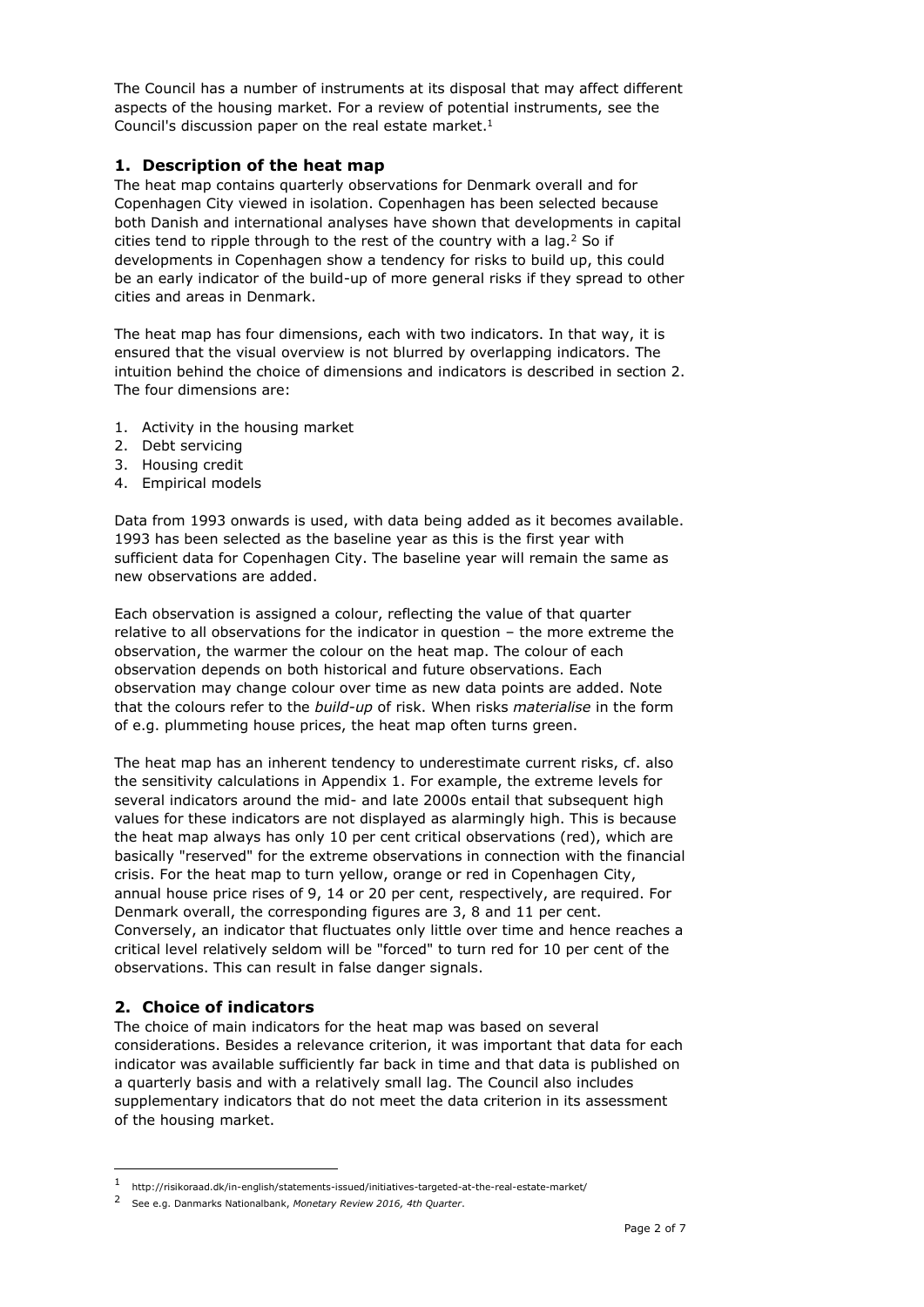Authorities in other countries also apply indicators and heat maps in their assessments of the national housing markets. For example, the Bank of England publishes a set of indicators that are to some extent the same as those chosen here. The Banco de España has also published indicators in a heat map with percentiles very similar to those shown in Chart 1. Both countries also use supplementary information, and neither has laid down a priori rules for when initiatives should be implemented.

Time series for each indicator are presented below, along with a short description of the underlying intuition.

# **2.1. Activity in the housing market**

This risk dimension includes indicators for real house price growth and number of sales.

Intuition: A hike in house prices increases the risk of a subsequent plunge, with potential systemic implications, given that real estate serves as collateral for loans and as a store of wealth. Hence, rising property prices may be an indicator of the build-up of systemic financial risks. High trading activity may point to an overheated housing market where buyers seek to enter the market before it is too late. In combination this may create a self-reinforcing spiral with buyers acting less prudently.



Note: Seasonally adjusted. The most recent observations are from the 4th quarter of 2021. *Left*: Deflated using the consumer price index. For Copenhagen City, owner-occupied flats have been applied; for Denmark overall, single-family houses.

Source: Statistics Denmark.

# **2.2. Debt servicing**

This risk dimension includes indicators of house price relative to disposable income and a stylised housing burden.

Intuition: Overoptimism about future prospects and risks related to acquiring real estate may lead to high pricing relative to economic developments in general. To the extent that a large share of the financing is with a short fixed interest period, systemic risks may arise if borrowers do not to a sufficient degree take the risk of higher interest rates and falling house prices into account.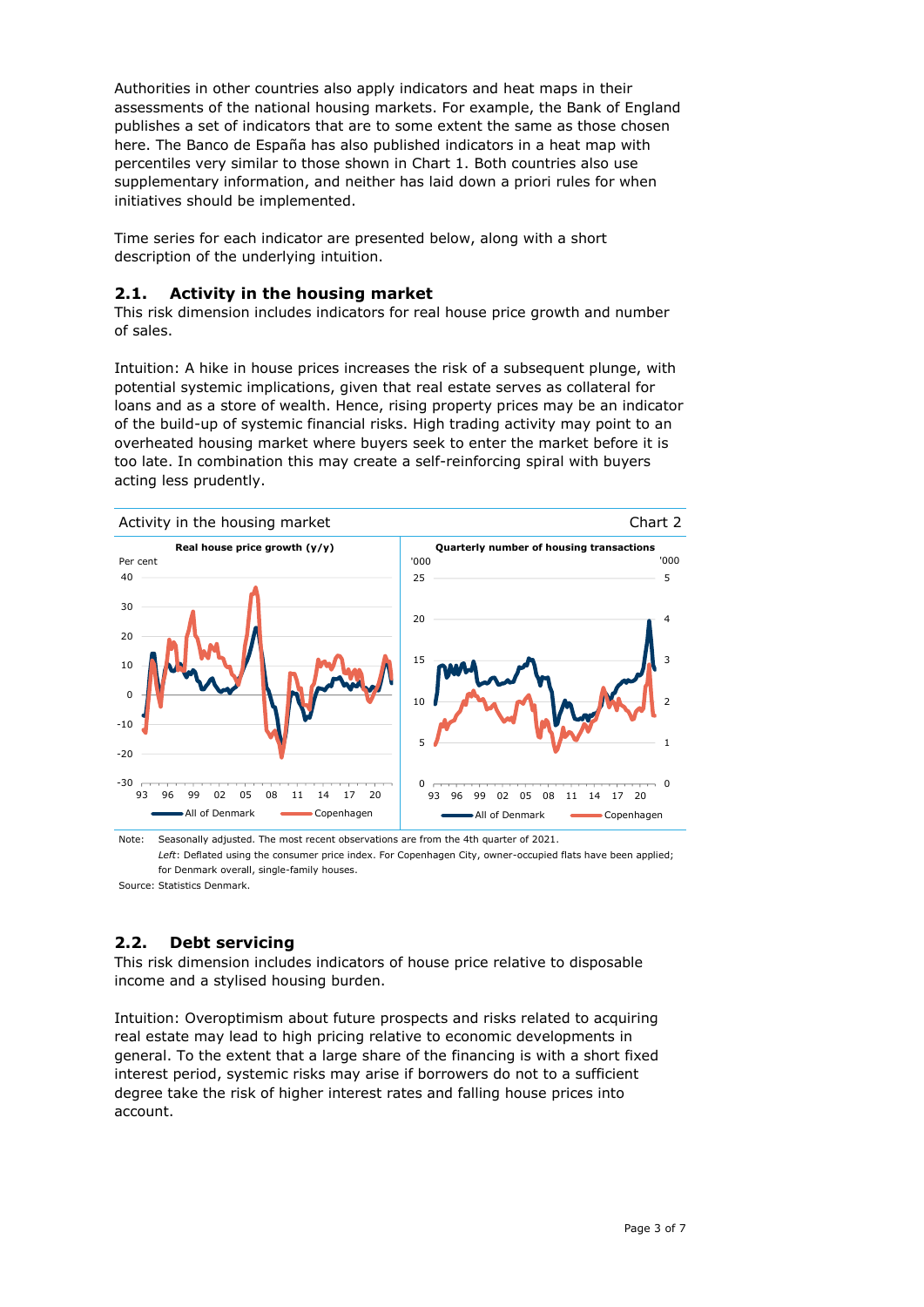#### Debt servicing Chart 3





Note: Seasonally adjusted. The most recent observations are from the 4th quarter of 2021. For Copenhagen city, prices for owner-occupied flats have been applied; for Denmark overall, prices for single-family houses. Disposable income is the average for all individuals in the area.

*Right*: The housing burden is defined as the costs in the form of redemptions and interest payments after tax for an average owner-occupied dwelling financed 80 per cent by a fixed rate mortgage loan with amortisation and 15 per cent by a bank loan which is repaid over 20 years, divided by the average disposable income. For Copenhagen city, prices relate to an owner-occupied flat of 78 sq.m; for Denmark overall, a single-family house of 140 sq.m.

Source: Statistics Denmark, Association of Danish Mortgage Banks and Danmarks Nationalbank.

#### **2.3. Housing credit**

This risk dimension includes indicators of housing loans relative to disposable income and lending growth (housing).

Intuition: Losses in crisis periods often relate to loans granted in good times. Strong lending growth may entail that the credit assessment process is not sufficiently thorough. High lending relative to income may indicate that less importance is attached to the borrower's ability to repay the loan as the value of houses, and hence the collateral pledged, increases.



Housing loans are defined as debt to banks and mortgage banks for housing purposes in kr. billion (for Copenhagen city only lending by mortgage banks due to lack of data). In the left-hand chart, the denominator includes disposable income for all individuals in the area in kr. billion.

Source: Danmarks Nationalbank and own calculations based on microdata from Statistics Denmark.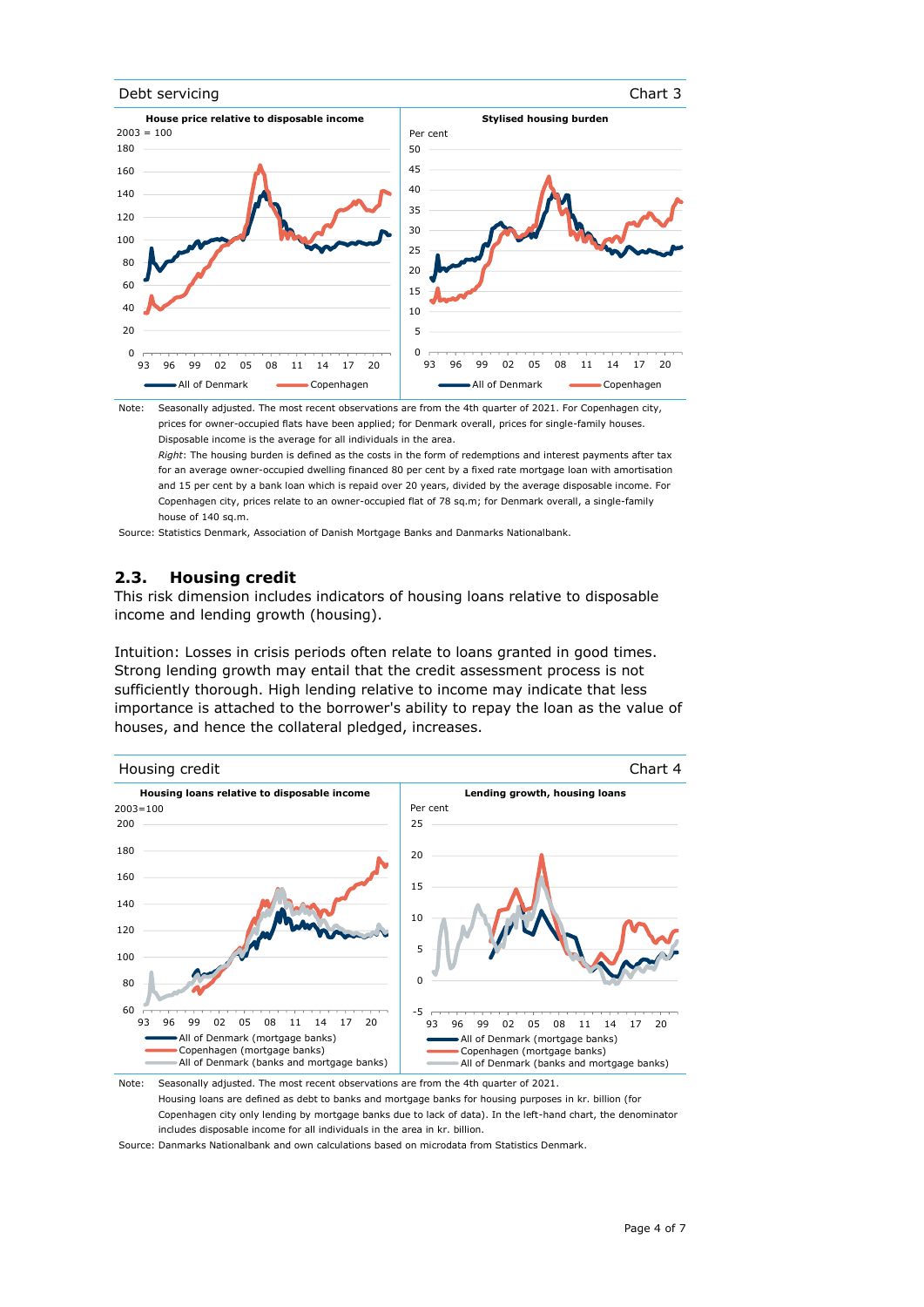## **2.4. Empirical models**

This dimension includes indicators of the spread between actual and model estimated house prices, as well as statistical bubble indicators for real house prices.

A large spread between actual and estimated house prices based on the development in fundamental factors may indicate unsustainable price developments, which may have systemic consequences, cf. also 2.2 above.



Seasonally adjusted. The most recent observations are from the 4th quarter of 2021. *Left*: Percentage deviation between estimated and actual house price rate (change in logarithm to real house price). 4-quarter moving averages. For Copenhagen city, prices for owner-occupied flats have been applied; for Denmark overall, prices for single-family houses. See the descriptions of the house price relation in Dam et al. (2011) *Developments in the market for owner-occupied housing in recent years - Can house prices be explained?* Danmarks Nationalbank, Monetary Review, 1st Quarter, and in Hviid et al. (2016) *Regional aspects of the housing market*, Danmarks Nationalbank, Monetary Review, 4th Quarter. *Right*: Test sizes and critical values in Danmarks Nationalbank's bubble test of real house prices (shown for

Source: Danmarks Nationalbank. owner-occupied flats in Copenhagen). If the test size is above the critical value, the test indicates "bubblelike" real house price increases with a significance level of 1, 5 and 10 per cent. See the description in Hviid (2017) *A leading indicator of house-price bubbles,* Danmarks Nationalbank working paper no. 114.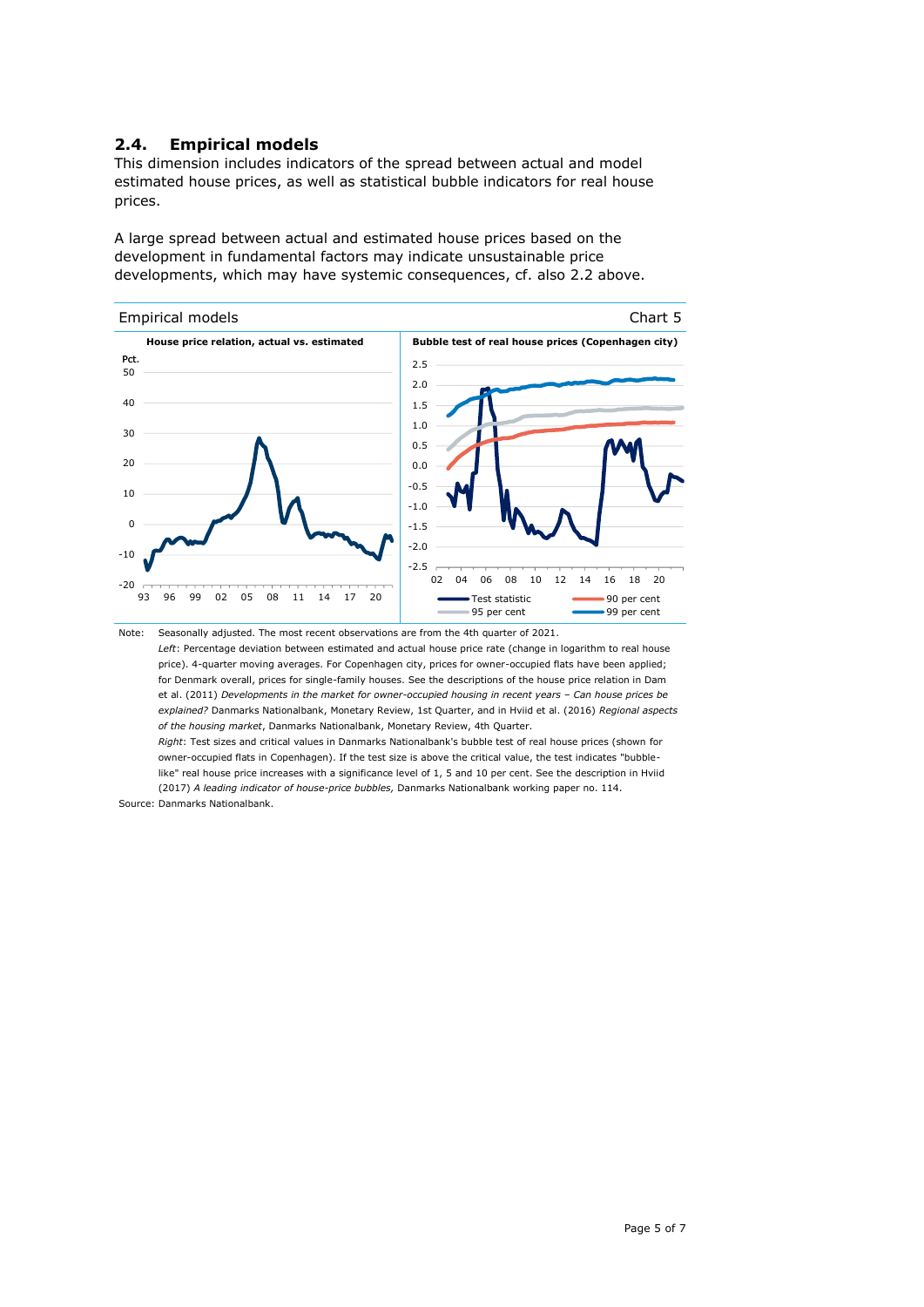## **Appendix 1 – Sensitivity to changes in time periods**

For Denmark overall, a heat map with data back to 1981 can be constructed. As shown in Chart b1, the use of longer data history does not lead to a different conclusion in relation to the temperature of the housing market at present (two yellow risk factors while the rest are green).



Note: Source: Danmarks Nationalbank, Statistics Denmark, Association of Danish Mortgage Banks and own calculations. See Chart 1. Indicator names omitted for space reasons. Long history only available for all of Denmark.

Chart b2 shows the heat map if the eight quarters in 2005 and 2006 are omitted. For Denmark overall, the conclusion is the same as for the full heat map shown in Chart 1. But for Copenhagen city, leaving out the extreme observations means that the heat map shows an even stronger reaction. Thus, the indicator for house price relative to disposable income also turns red, while lending growth changes from yellow to orange.



Note: See Chart 1.

Source: Danmarks Nationalbank, Statistics Denmark, Association of Danish Mortgage Banks and own calculations.